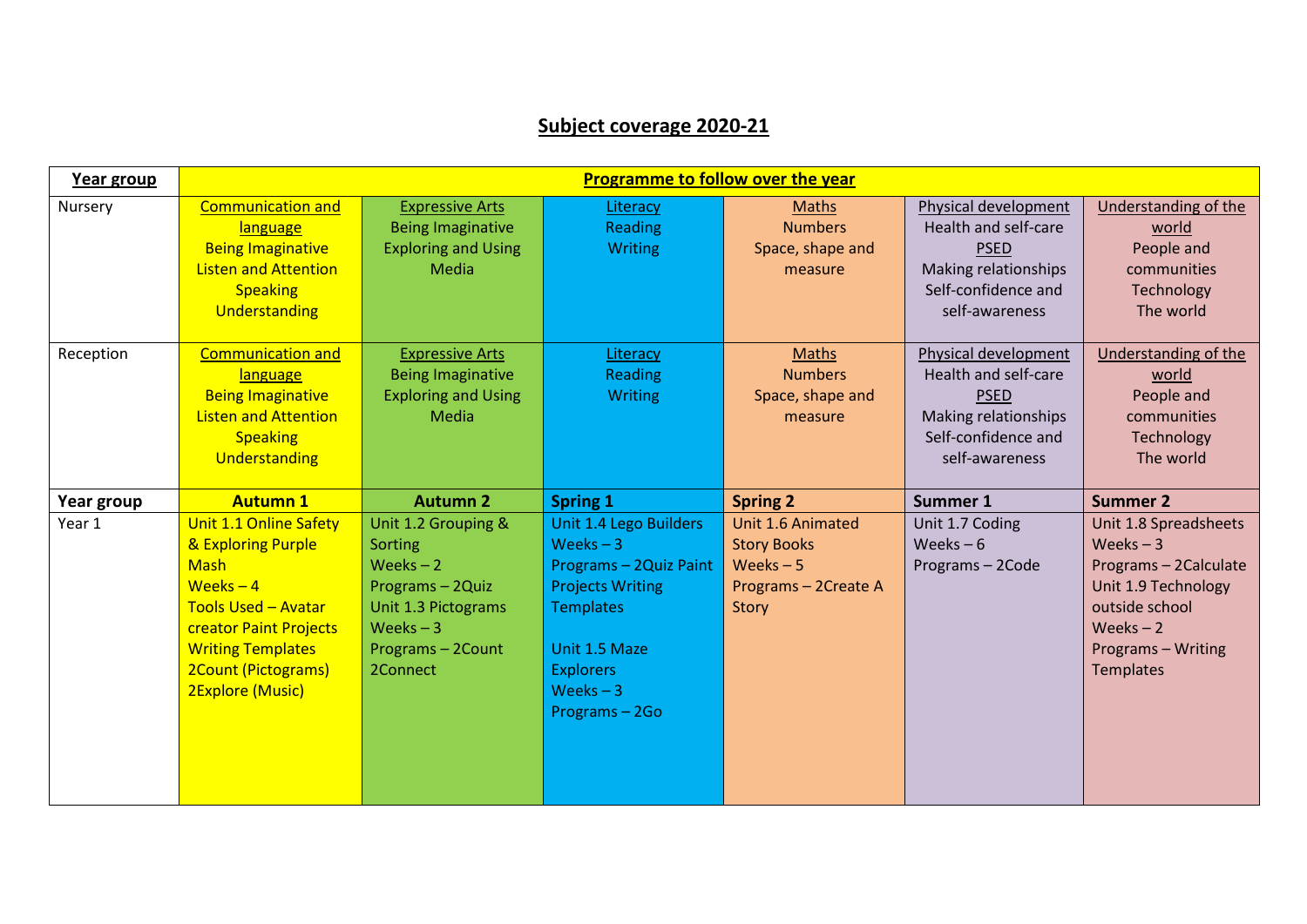| Year 2            | Unit 2.1 Coding<br>Number of Weeks - 5<br>Main Programs-<br>2Code  | Unit 2.2 Online Safety<br>Weeks $-2$<br><b>Programs - Writing</b><br><b>Templates Display</b><br>boards 2Respond<br>(2Email)<br>Unit 2.3 Spreadsheets<br>Weeks $-4$<br>Programs - 2Calculate           | <b>Unit 2.4 Questioning</b><br>Weeks $-5$<br>Programs - 2Question,<br>2Investigate 2Calculate | Unit 2.5 Effective<br>Searching<br>Weeks $-3$<br>Programs - Browser<br><b>2Quiz Writing</b><br><b>Templates</b>                                                            | Unit 2.6 Creating<br><b>Pictures</b><br>Weeks $-5$<br>Programs - 2Paint A<br><b>Picture Writing</b><br>Templates                                        | Unit 2.7 Making Music<br>Weeks $-3$<br>Programs - 2Sequence<br>Unit 2.8 Presenting<br>Ideas<br>Weeks $-4$<br>Programs - 2Connect<br>(Mind Map) 2Create a<br>Story (ebook) 2Quiz<br><b>Writing Templates</b> |
|-------------------|--------------------------------------------------------------------|--------------------------------------------------------------------------------------------------------------------------------------------------------------------------------------------------------|-----------------------------------------------------------------------------------------------|----------------------------------------------------------------------------------------------------------------------------------------------------------------------------|---------------------------------------------------------------------------------------------------------------------------------------------------------|-------------------------------------------------------------------------------------------------------------------------------------------------------------------------------------------------------------|
| Year <sub>3</sub> | Unit 3.1 Coding<br>Number of Weeks $-6$<br>Main Programs-<br>2Code | Unit 3.2 Online Safety<br>Weeks $-3$<br>Programs - 2Connect<br>(Mind Map) 2Blog<br>(Blogging) Writing<br><b>Templates Display</b><br>boards<br>Unit 3.4 Touch-Typing<br>Weeks $-4$<br>Programs - 2Type | Unit 3.5 Email<br>(including email safety)<br>Weeks $-6$<br>Programs - 2Email                 | Unit 3.6 Branching<br><b>Databases</b><br>Weeks $-4$<br>Programs - 2Question                                                                                               | Unit 3.7 Simulations<br>Weeks $-3$<br>Programs - 2Simulate,<br><b>Writing Templates</b><br>Unit 3.3 Spreadsheets<br>Weeks $-3$<br>Programs - 2Calculate | Unit 3.8 Graphing<br>Weeks $-3$<br>Programs - 2Graph<br><b>Writing Templates</b><br>2Blog (Blogging)                                                                                                        |
| Year 4            | Unit 4.1 Coding<br>Weeks $-6$<br>Main Programs-<br>2Code           | Unit 4.2 Online Safety<br>Weeks $-4$<br>Programs - 2Connect<br>(Mind Map) 2Publish<br>Plus Display boards                                                                                              | Unit 4.3 Spreadsheets<br>Weeks $-6$<br>Programs - 2Calculate                                  | Unit 4.4 Writing for<br><b>Different Audiences</b><br>Weeks $-5$<br><b>Programs - Writing</b><br><b>Templates 2Simulate</b><br>2Connect (Mind Map)<br><b>2Publish Plus</b> | Unit 4.5 Logo<br>Weeks $-4$<br>Programs-2Logo<br>Unit 4.6 Animation<br>Weeks $-3$<br>Programs - 2Animate                                                | Unit 4.7 Effective<br>Searching<br>Weeks $-3$<br>Programs - Browser<br>2Quiz 2Connect (Mind<br>Map)<br>Unit 4.8 Hardware<br>Investigators<br>Weeks $-2$                                                     |